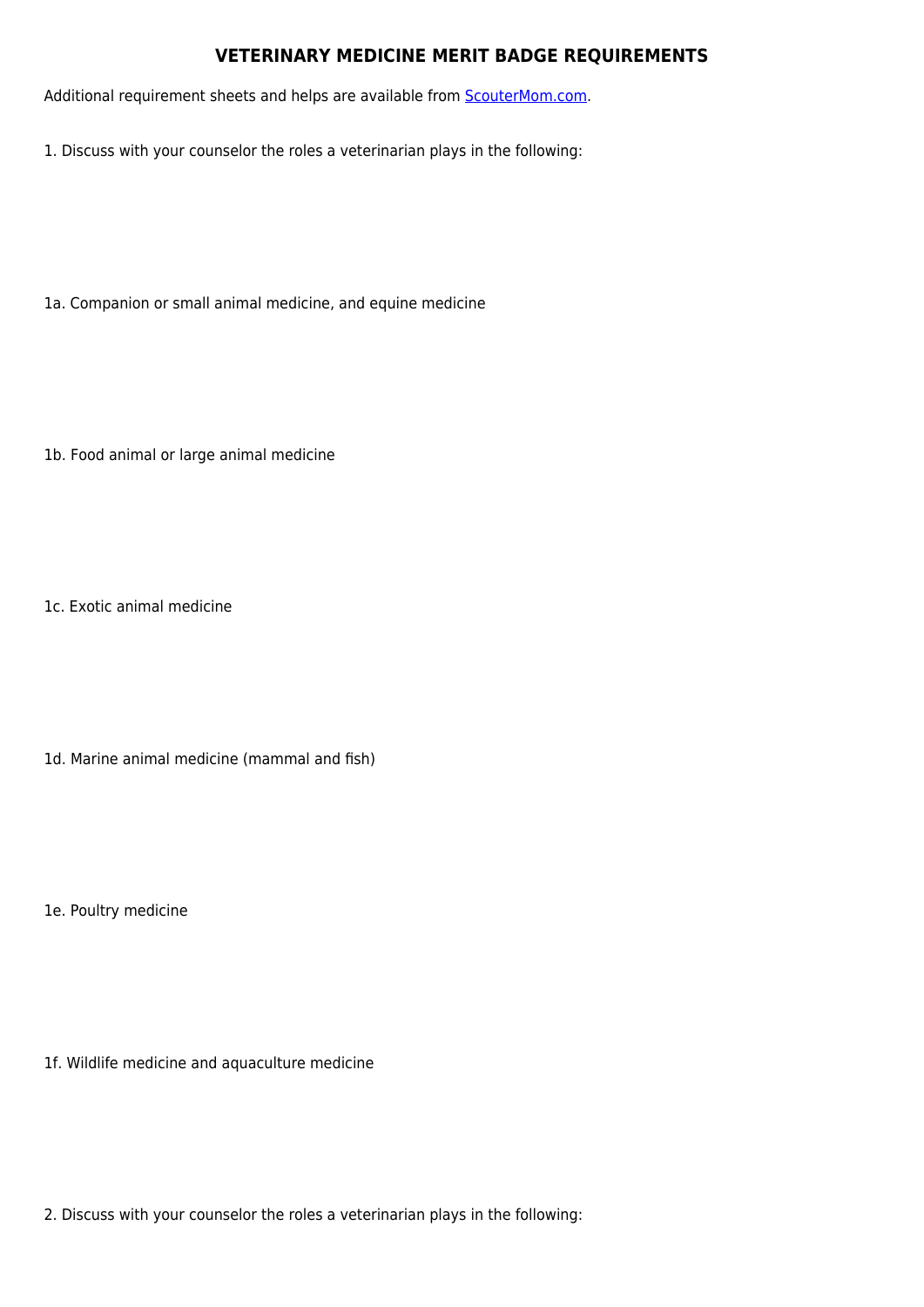2a. Public health medicine and zoonotic disease surveillance and control

2b. The military

2c. Food safety and inspection

2d. Laboratory animal medicine and research

2e. Teaching and government

3. Describe the training required to become a veterinarian. Where is the veterinary medical college nearest you? Describe the prerequisites for applying to veterinary school.

4. Tell your counselor what a registered veterinary technician (R.V.T.) or animal health technician (A.H.T.) is. Describe the training required to become an R.V.T. or A.H.T. Where is the school or facility for R.V.T. or A.H.T. training nearest you? Describe the role an R.V.T. or A.H.T. would play in assisting a veterinarian working in three of the practice types listed in requirement 1